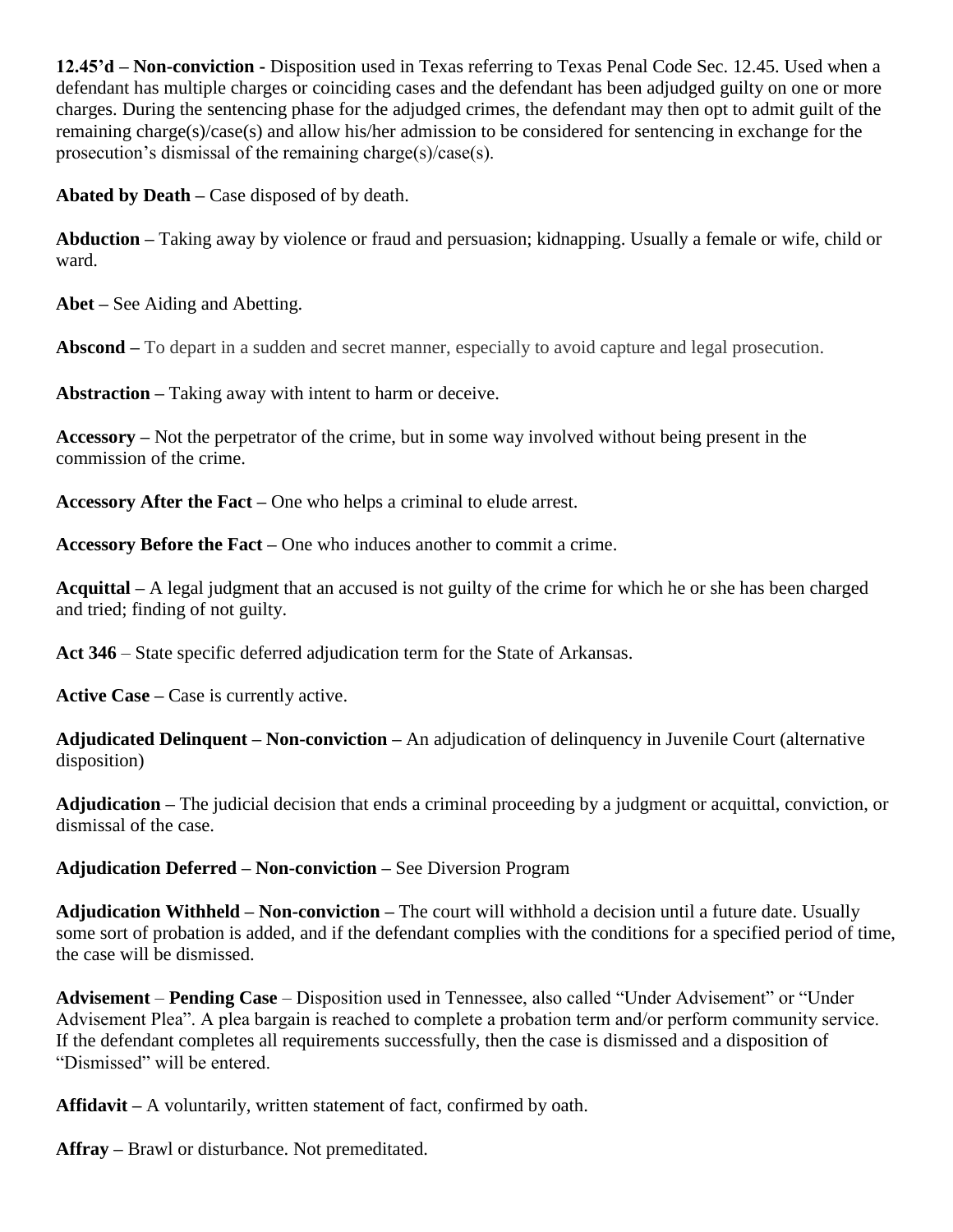**Aggravated –** (assault, battery, arson, etc.) Circumstances surrounding the commission of a crime or tort, which increase or add to its injurious consequences.

**Aiding and Abetting –** To assist and/or incite another to commit a crime.

**Alford Plea –** A pleading of guilty in a plea bargain in [which](http://dictionary.reference.com/browse/which) the defendant maintains his or her innocence.

**Alias –** False name used in substitution of a legal name on official documents and for official purposes. Nicknames are not considered aliases. May be noted as AKA (Also Known As) on criminal records.

**Appeal –** A complaint to a superior court to review the decision of a lower court.

**Appellant –** One who makes a complaint to a superior court to review the decision of a lower court.

**Appellate Court –** A court having jurisdiction of appeal and review. Not a trial court.

**Appropriate –** To take something from another for one's own use or benefit.

**Archive/Archives –** The place where records are stored after a certain specified period of time. The period of time a record is held at a court of record may differ between courts and states.

**ARD Program – Non-conviction –** Mostly found in the state of Pennsylvania, this stands for "Accelerated Rehabilitative Disposition Program." This program is given to the defendant in place of adjudication. If the defendant completes the program, the case is closed.

**Arraignment –** A call to the accused to come before the court to hear charges or enter a plea.

**Arrest –** The taking of an individual into custody by law enforcement personnel for the purpose of charging them with an illegal act.

**Arrest of Judgment – Non-conviction** – The postponement or stay of an official decision of a court, or the refusal to render such a determination, after a verdict has been reached in an action at law or a criminal prosecution, because some defect appears on the face of the record that, if a decision is made, would make it erroneous or reversible. *The act of a court by which the judge refuses to give judgment, because upon the face of the record, it appears the plaintiff is not entitled to it.*

**Arrest Record –** An official form completed by the police department when a person is arrested. Also, a cumulative record of all instances in which a person has been arrested.

**Arson –** The attempted or intentional destruction of property by fire or explosion.

**Assault –** Intentional or threatened infliction of injury to another. The classification of "aggravated" is assigned when the injury is considered serious or when injury is threatened or carried out with the use of a deadly or dangerous weapon. The classification of "simple" is assigned when the injury inflicted or threatened is not serious and a deadly weapon is not used. May be used with Battery.

**Bail –** An amount of money set by a judge at an initial appearance to ensure the return of the accused at subsequent proceedings.

**Battery –** Non-consensual, unlawful contact, such as touching, beating or wounding of another.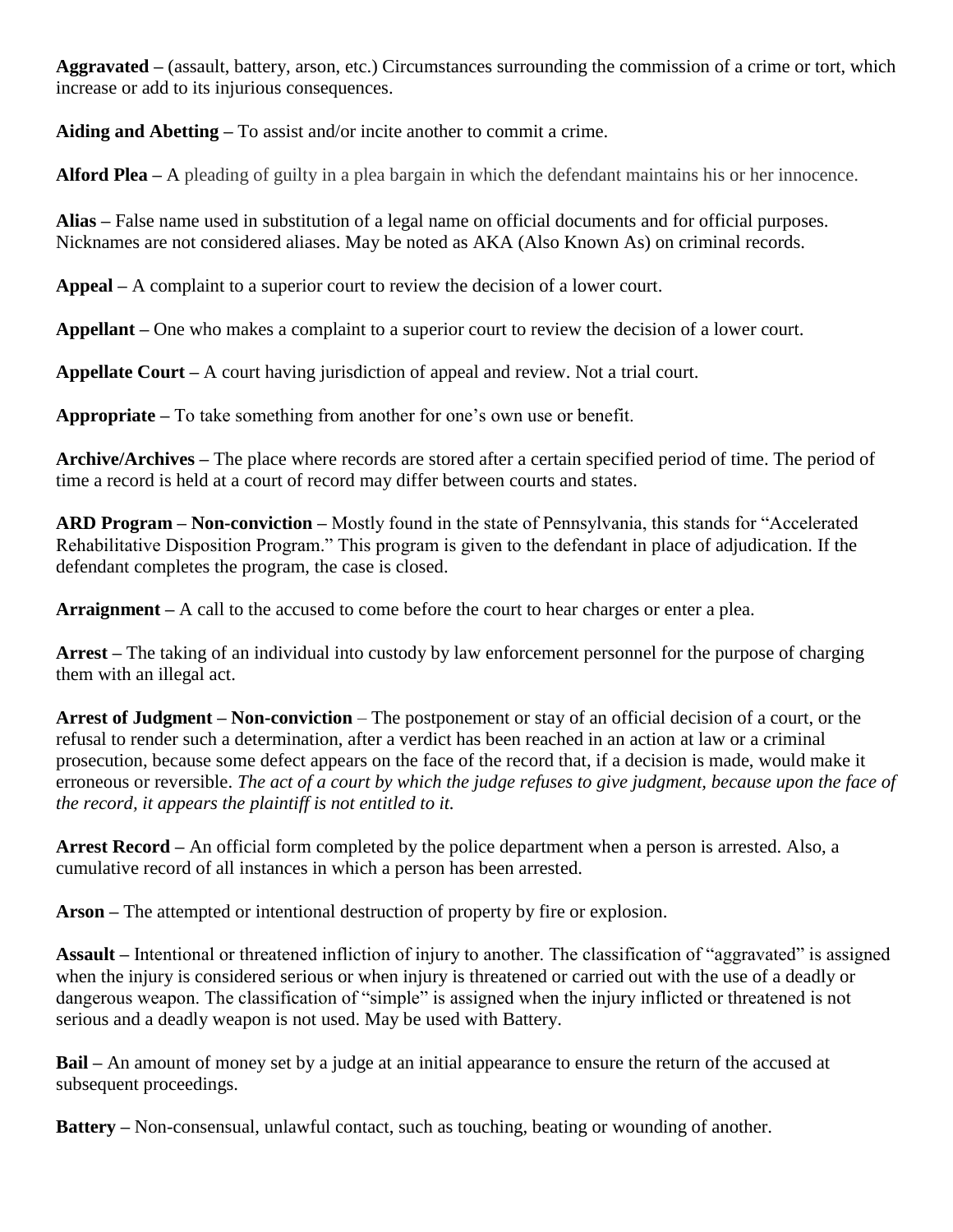**Bench Trial –** Trial by judge, without jury.

**Bench Warrant** – A process delivered by the court directing a law enforcement agency to bring a specified individual before the court.

**Bind Over** – To put under bond to appear in court. The term is also used when a case is shifted from a lower court to a higher court.

**Blackmail –** An illegal demand for money or property under threat of harm or exposure of undesirable acts.

**Bond –** A certificate of obligation either unsecured or secured with collateral, to pay a specified amount of money within a specified period of time.

**Bond Forfeiture –** Bond forfeiture occurs when a case has been disposed due to a defendant's failure to appear at court and a fine is to be, or has been paid. If it is a first offense, it is listed on the record but not classified as a conviction; any other time it is classified as a conviction.

**Bookmaking –** An operation with the purpose of placing, registering, paying off or collecting debts for bets.

**Burglary –** The act of entering a premises, without the privilege to enter, with the purpose of committing a crime. States may classify as first, second, or third degree burglary.

**Capias** – The general name for several types of writs which require that a law enforcement officer to take a named defendant into custody.

**Capital Case/Crime –** Case or crime for which the death penalty may be imposed.

**Capital Punishment –** Punishment by death for capital crime.

**Carnal –** Sexual, sensual. Carnal knowledge is sexual intercourse.

**Cause of Action –** One or more related charges, combined and made against a defendant for wrongs committed.

**Charge –** In criminal law, a charge is an allegation that an individual has committed a specific offense.

**Circuit –** Judicial division of the United States or of an individual state.

**Circuit Courts –** Courts whose jurisdiction extends over several counties or districts. Courts that hear felony cases.

**Citation –** An order issued by a law enforcement officer requiring appearance in court to answer a charge. Bail is not accepted in lieu of appearance.

**City Court –** Courts that try persons accused of violating municipal ordinances. City courts may have jurisdiction over minor civil or criminal cases, or both.

**Civil Disorder –** A violent public disturbance by three or more people, which causes danger, damage or injury to property or persons.

**Clerk of Court** – County office that receives all original paperwork on each criminal case.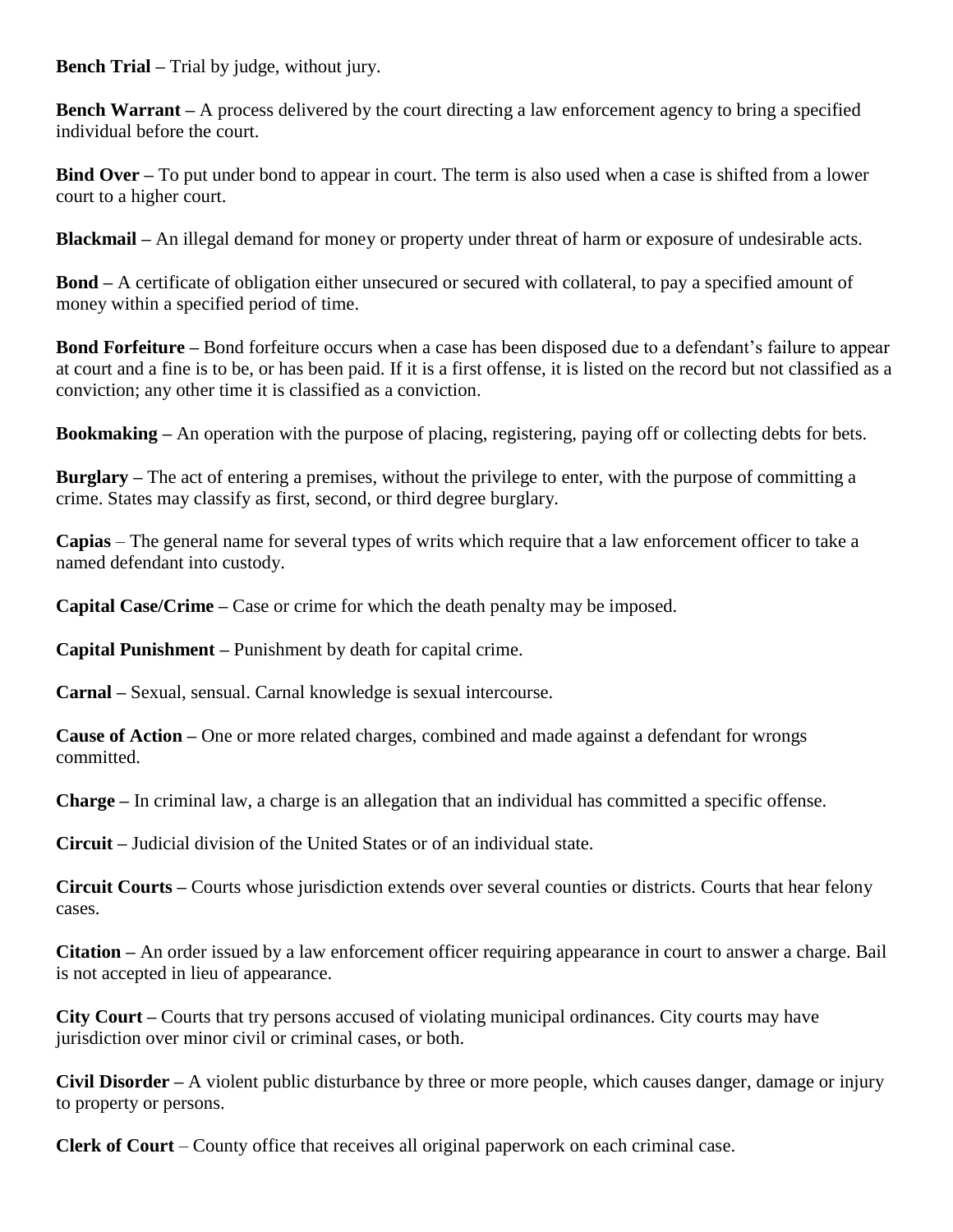**Co-defendant –** One of a group of two or more people charged in the same crime.

**Coercion –** The use of physical force or threats to compel someone to commit an act against his or her will.

**Compounding Crime –** The receipt by an individual of consideration in exchange for an agreement not to prosecute or inform on someone who they know has committed a crime.

**Concurrent Sentences –** Two or more terms of imprisonment served simultaneously.

**Conditional Discharge – Pending or Non-conviction –** Upon successful completion of the court imposed conditions, the charge(s) will be dismissed or a judgment will not be entered.

**Conditional Release –** The release from a correctional facility before full sentence has been served which is conditioned on specific behavior. If conditions are not met, the individual may be returned to the facility.

**Consecutive Sentences –** Multiple sentences, served one after the other.

**Consent Decree** – **Conviction –** This is found in New Mexico. It is designed as a disposition for juvenile cases in which the defendant pleads guilty and is placed on the decree/probation for six months.

**Conspiracy –** The coming together of two or more people for the purpose of committing an unlawful act or to commit a lawful act by unlawful means.

**Contempt of Court –** An act committed which serves to obstruct the court in its administration or authority.

**Continuance –** A delay or postponement of a court hearing.

**Controlled Substance –** A drug whose availability is restricted by law.

**Conversion –** The unauthorized taking of another's property.

**Conviction –** Guilty verdict in a criminal trial.

**Count/Charge –** An offense named in a cause of action. A cause of action may contain multiple counts or charges, each relating to the others but identifying a separate offense.

**County Court** – Court that hears misdemeanor, traffic cases, municipal ordinance violations, etc.

**Court Supervision or Supervision –** Upon Successful completion of the supervision period, the charge will be dismissed, or judgment of conviction will not be entered.

**Court of Record –** The court where the permanent record of all proceedings is held.

**Credit Card Fraud –** Use or attempted use of a credit card to purchase goods or services with the intent to avoid payment of such.

**Crime Against Nature –** Deviate sexual intercourse.

**Criminal Nonsupport –** Failure to pay child support in violation of court order.

**Criminal Plea** – The defendant's response to a criminal charge (guilty, not guilty, or nolo contendere).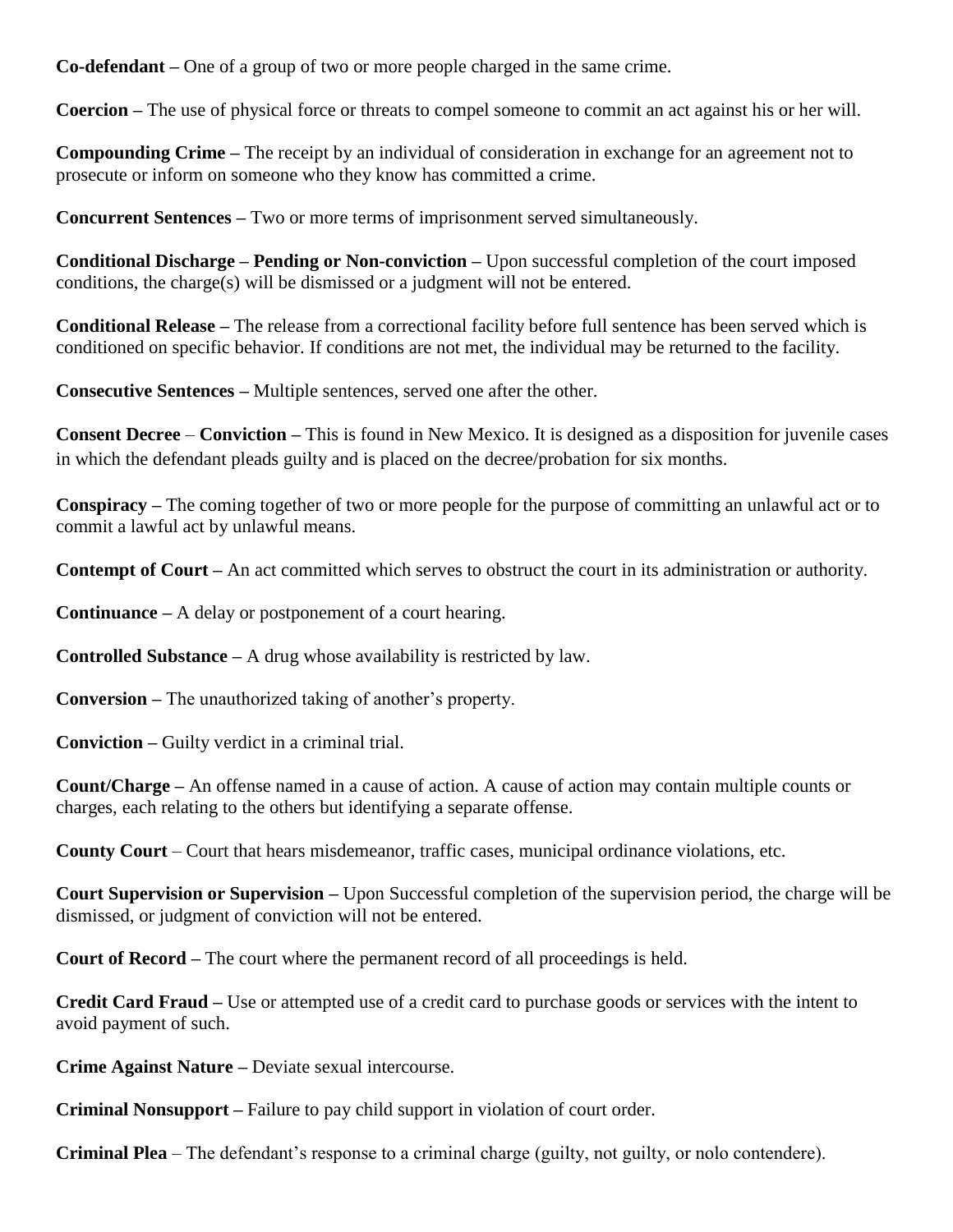**Culpability –** Blame or degree of responsibility for a crime. This may be in degrees of purposeful, knowingly, recklessly or by negligence.

**Cumulative Sentence –** A sentence that takes effect after a prior sentence is completed for crimes tried under the same cause of action.

**Dangerous Weapon –** Something that is capable, though not designed to cause serious injury or death.

**De Novo –** Usually used as Trial De Novo. New trial or one that is held for a second time, as if there had been no previous trial or decision.

**Dead Docket –** The case never went to trial. The case can be reopened if new evidence is submitted.

**Deadly Weapon – also known as** dangerous weapon. Item which can inflict mortal or great bodily harm. Deadly weapon statutes usually contain "catch all" provisions which describe abilities used to designate other implements as deadly weapons.

**Defendant** – A person who has been formally charged with committing a specific crime. The party against whom relief or recovery is sought or the accused in a criminal case.

**Deferred Adjudication of Guilt – Non-conviction –** The final judgment is delayed for a period of time. Can be likened to probation before a final verdict. If "probation" is completed without incident, the charges are usually dropped and the case is dismissed. During the "probationary period" the disposition is not necessarily considered a conviction.

**Deferred Discharge – Non-conviction –** Dismissed and considered a non-conviction.

**Deferred Judgment – Non-conviction –** The final judgment is delayed for a period of time. Can be likened to probation before a final verdict. If "probation" is completed without incident, the charges are usually dropped and the case is dismissed. During the "probationary period" the disposition is not necessarily considered a conviction.

**Deferred Probation** – The judge doesn't make a finding of guilt; he assigns probation. If probation is completed without incident, the charges are usually dropped.

**Deferred Prosecution – Non-conviction –** The final judgment is delayed for a period of time. Can be likened to probation before a final verdict. If "probation" is completed without incident, the charges are usually dropped and the case is dismissed. During the "probationary period" the disposition is not necessarily considered a conviction.

**Deferred Sentence –** Postponement of the pronouncement of the sentence.

**Defraud –** Knowingly misrepresenting facts to cheat or trick.

**Degree (First, Second, or Third, A, B or C) – Classification assigned to a crime, depending on circumstances,** for purposes of determining punishment. First degree is considered more serious than third; A is more serious than C. Degrees may be assigned to the actual crime (i.e. murder in the first or second degree) or the class of crimes (i.e. felony or misdemeanor).

**Department of Corrections (DOC)** – State agency that governs prisons, probation, and parole.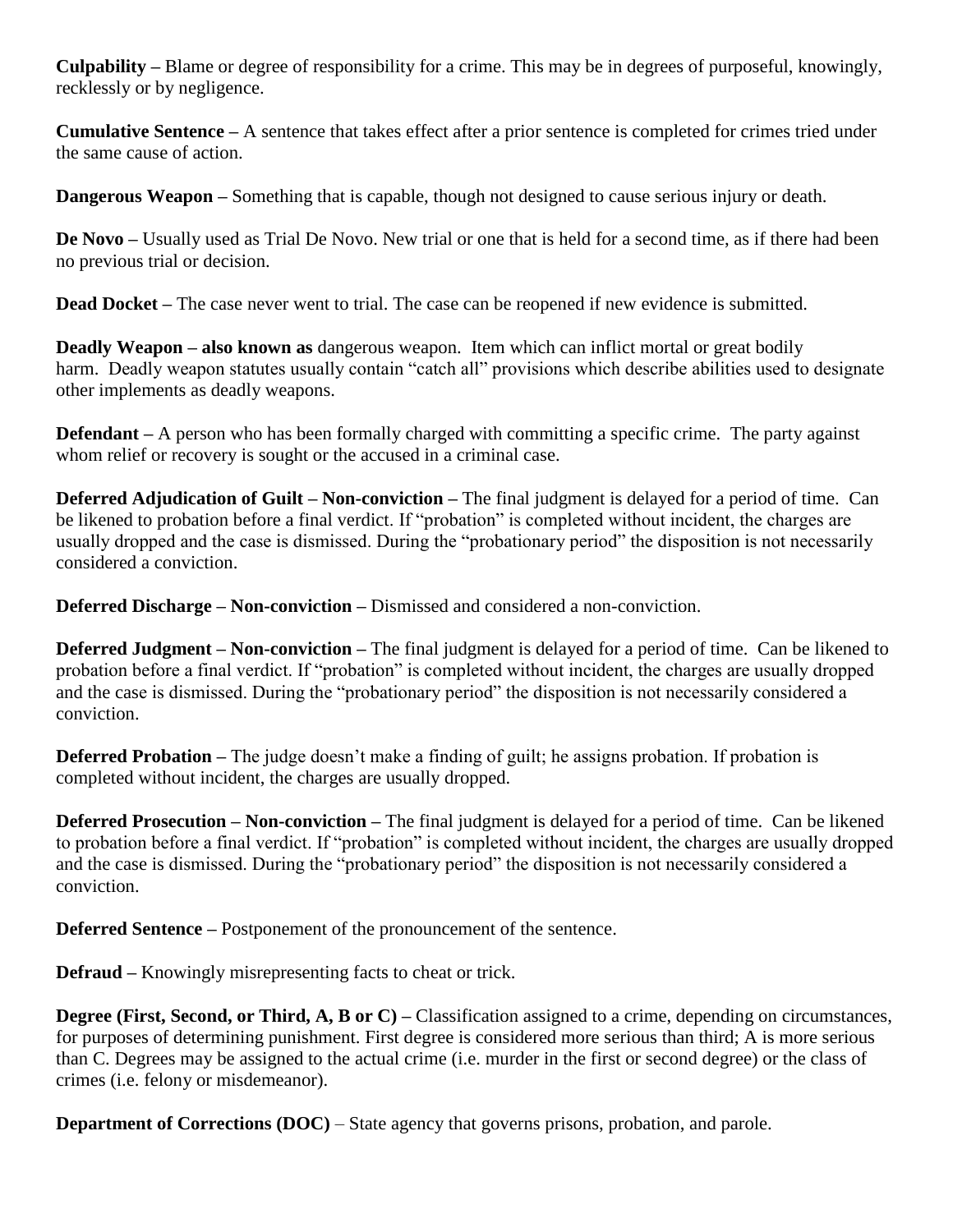**Directed Verdict** – A determination by a jury, made at the direction of the judge. A directed verdict happens in cases where there has been a lack of evidence, an overwhelming amount of evidence, or where the law is in favor of one of the parties.

**Discovery** – The pre-trial devices that can be used by one party to obtain facts and information about the case from the other party in order to assist the party's preparation for trial.

**Dismissal –** Disposing of an action, lawsuit, motion, etc. without trial of the issues involved. May be voluntary or involuntary. When involuntary, there is usually lack of prosecution or failure to produce sufficient evidence.

**Dismissal With Prejudice** – Term meaning an adjudication on the merits, and final disposition, barring the right to bring or maintain an action on the same claim or cause.

**Dismissal Without Leave After Deferred –** Prosecution Charges dismissed after specified time (90 days to 1 year) provided certain conditions have been met, such as participating in specified program of anger control or drug counseling, or providing community service, etc.

**Dismissal Without Prejudice** – Term meaning dismissal without prejudice to the right of the complainant to sue again on the same cause of action.

**Disposed/Disposition –** The final settlement in the matter. Examples of disposed cases are those with a finding of guilt (conviction), innocence, or acquittal.

**District Court –** Court having jurisdiction over a territorial district.

**Diversion Program – Non-conviction –** To set aside. A court direction which calls a defendant, who has been found guilty, to attend a work or educational program as part of probation. May include some type of anger management, drug rehab, etc. If the condition of program is met, charge may be considered non-conviction.

**Diversity of Citizenship –** A crime or claim which extends between citizens of different states. This is one of the grounds that can be used to invoke the jurisdiction of the U.S. Federal District Court.

**Docket Record** – A court's official record of proceedings and calendar of upcoming cases.

**Driving While Intoxicated** – Operating a motor vehicle while under the influence of alcohol or drugs. Complete intoxication is not required. Individual state statutes specify the blood alcohol content at which a person is presumed to be under the influence of intoxicating liquor.

**Dropped** – **Non-conviction –** Not enough evidence to convict the defendant.

**Due Process of Law –** Procedures followed by law enforcement and courts to insure the protection of an individual's rights as assigned by the Constitution.

**Embezzlement –** The taking of another's money or property by one entrusted with its possession, usually through employment.

**Evidence** - Any species of proof, or probative matter, legally presented at the trial of an issue, by the act of the parties and through the medium of witnesses, records, documents, exhibits, concrete objects, for the purpose of inducing belief in the minds of the court or jury as to their contention.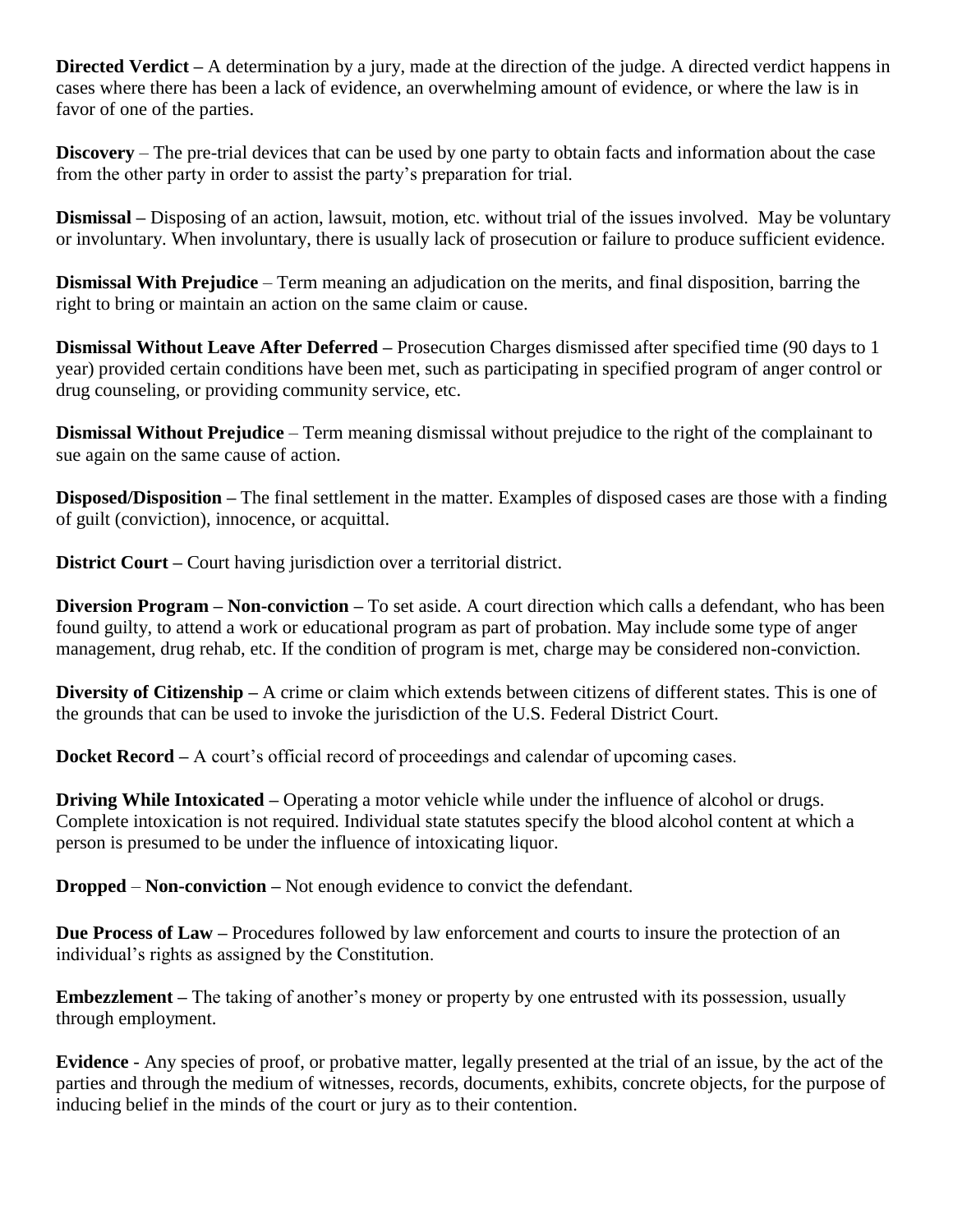**Ex parte –** On one side only. When an act is one for one party only. For example, in an Ex parte proceeding, only one party to the case is heard.

**Expunge/Expunged –** When a record of an offense is expunged it will not appear on a released criminal history. The record may be destroyed or sealed after a certain period of time. Records may be expunged in juvenile cases, or upon satisfactory completion of a court-ordered probation and/or class(s).

**Expungement of Record** – Process by which record of criminal conviction is destroyed or sealed after expiration of time.

**Extortion –** Obtaining another's property by actual or threatened force, fear or violence.

**Extradition –** The surrender of an individual accused or convicted of a crime by one state to another.

**Felonious –** Describing an offense that is done with malicious, villainous criminal intent. (i.e. felonious assault)

**Felony –** A serious offense carrying a penalty of incarceration from one year to life in a state prison, to the death penalty. A crime of a more serious nature than those designated as misdemeanors.

**Felony Conversion –** Also known as Fraudulent Conversion. Similar to embezzlement or theft. An example of felony conversion is if someone sold goods for a company, and kept the money instead of turning it in to the company.

**First Offender – Non-conviction –** One who has never before been convicted of a crime and hence one generally given special consideration in the disposition of his/her case. For example, first offender placed on probation.

**Forcible Entry –** Entering or taking possession of property with force, threats or menacing conduct.

**Fraud –** A broad term used to cover all kinds of acts. Generally, fraud is the commission of an act with the goal to benefit or gain advantage at another's expense. A purposeful misrepresentation with the intent to deceive.

**Fugitive File** – This case has not been to trial yet and is normally found in Virginia.

**Grand Jury –** A body of citizens with the authority to investigate and accuse, but not to try cases. The grand jury will listen to and review evidence to see if it there is sufficient grounds to bring an individual to trial.

**Grand Larceny –** The theft of property over a specified value. Dollar amounts vary by state.

**Gross –** Flagrant, out of measure.

**Gross Misdemeanor –** Serious misdemeanor.

**Guilt/Guilty –** Final disposition. Having committed a crime.

**Guilty in Absentia –** The jury has found the defendant guilty without them having appeared in court.

**Habitual Violator –** To have committed the same offense three times. Can also be charged as a habitual offender.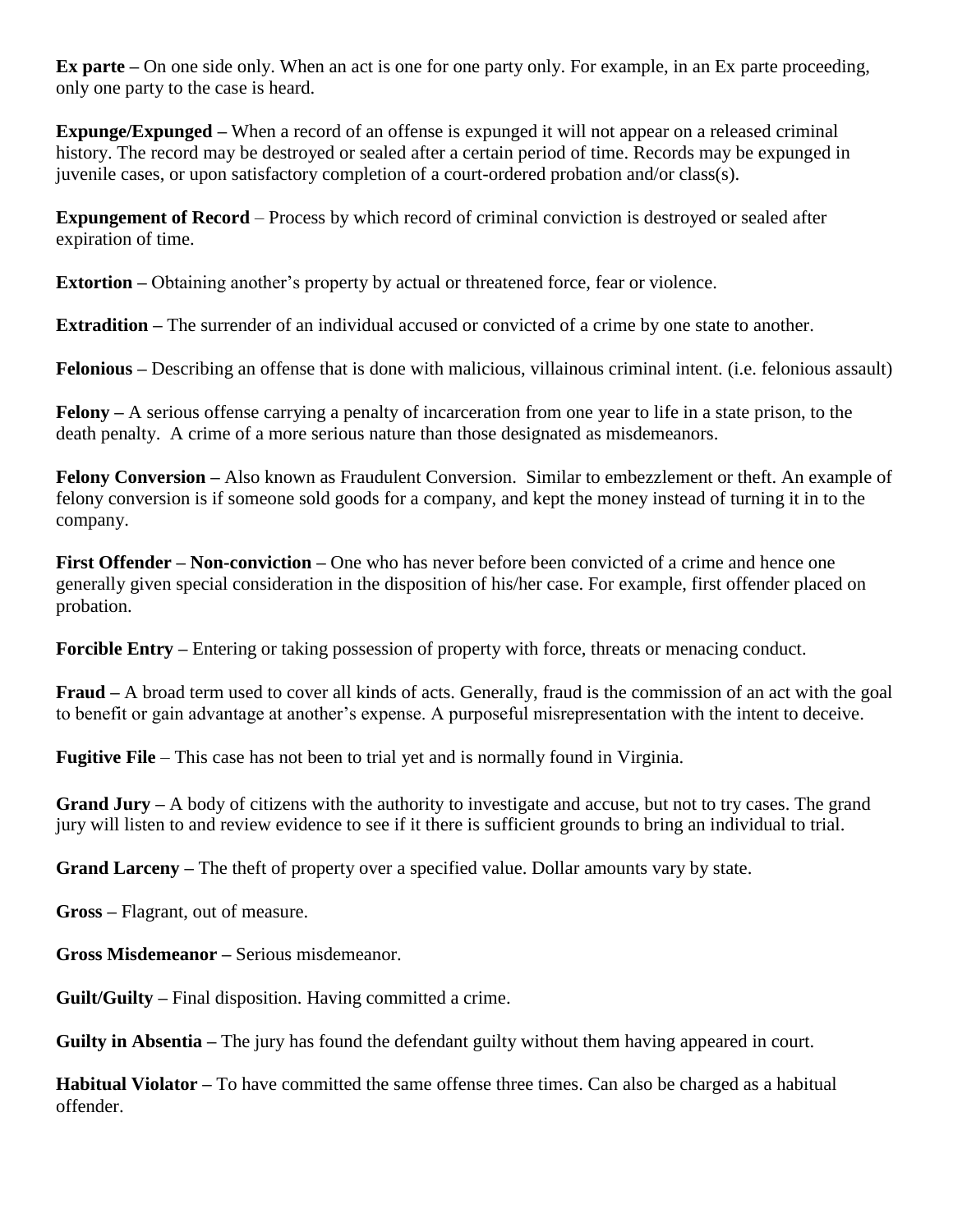**Hijacking –** To take control of a vehicle by intimidation, force or threatened force. Also, the theft of goods while in transit, as when transported in trucks.

**Homicide –** The killing of another human being. "Justifiable homicide" occurs in cases such as during the enforcement of law, and/or occurs without evil intent. "Excusable homicide" may occur by accident or in selfdefense. "Felonious homicide" is the killing of another without justification. This type has two degrees – manslaughter and murder, depending on circumstances or intent. See Manslaughter; Murder.

**Hung Jury –** A hung jury is one in which all jurors cannot reach a consensus required for a verdict.

**Ignored – Non-conviction –** The case never went to trial. It was ignored by the state.

**Illicit –** Prohibited or unlawful.

**Incarceration** – Confinement in prison/jail.

**Incendiary –** One who intentionally set fires. Arsonist.

**Incorrigible –** One who is incapable of reform.

**Indictment –** A formal, written accusation originating with a prosecutor and issued by a grand jury against a party charged with a crime. An indictment is referred to as a True Bill, whereas failure to indict is called a No Bill.

**Infraction –** Violation of local ordinance or state statute usually resulting in a fine or limited period of incarceration. Term usually used in traffic offenses. Non-criminal.

**Injunction –** A court order which prohibits a person from doing a specified act for a specified period of time.

**Intent –** The frame of mind or attitude of the person at the time an act was committed. See Culpability.

**Intoxication –** Reduction of physical or mental capabilities caused by the ingestion of an intoxicating substance such as alcohol or drugs.

**Involuntary Dismissal –** Dismissed due to lack of prosecution or lack of evidence.

**Judgment –** The final decision of the court regarding a claim or case.

**Judgment of Conviction** – A final judgment of guilty in a criminal case and the punishment that is imposed.

**Judicial Clemency** – Common in Texas – See "Set Aside".

**Jurisdiction** – The power of a court to question facts, apply law, make decisions and judgments. The limits or territory within which authority may be exercised.

**Jury Trial –** The determination of a case by a jury.

**Kidnapping –** Taking and carrying away a person by force, fraud, threats or intimidation. Unlawfully confining a person for a substantial period of time in an isolated place.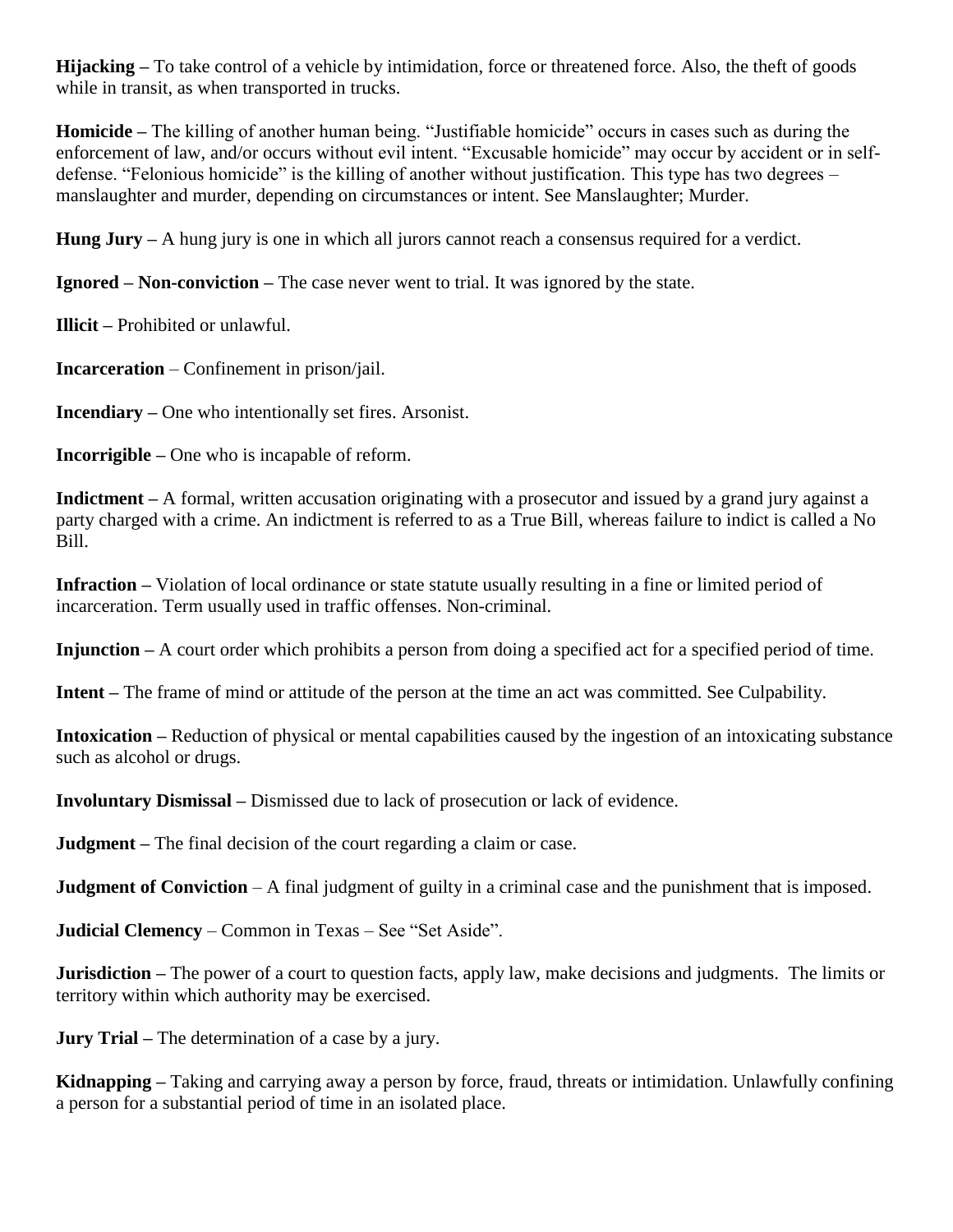**Larceny –** The unlawful taking of another person's property. Larceny is commonly classified as "petty" or "grand" depending on the value of the property. Dollar values to establish classifications of "petty" and "grand" may vary from state to state.

**Legal Malice –** An act, committed without just cause or excuse, intended to inflict harm or cause death.

**Lewd and Lascivious –** Obscene, indecent.

**Libel –** Defamation of another person through print, pictures, or signs.

**Lis Pendens –** A pending lawsuit.

**Magistrate –** Public officials, including judicial officers who have limited jurisdiction in criminal cases and civil causes. Example: a justice of the peace.

**Mail Fraud –** The use of the mail system to commit a fraud.

**Malice Aforethought –** Planning to commit an unlawful act without just cause or excuse.

**Manslaughter –** The unpremeditated killing of a person. Can be voluntary or involuntary, determined by circumstances. The feature distinguishing involuntary manslaughter from voluntary is the absence of intent to cause death or commit an act that might be expected to produce death or harm. Voluntary manslaughter is homicide that is committed during an act, in the heat of passion.

**Mayhem –** The intentional infliction of injury on another which causes amputation, disfigurement or impairs the function of any part of the body.

**Merged Judgment –** merged into another related charge/judgment.

**Misdemeanor –** A crime that is less serious than a felony for which the punishment is usually a fine, penalty, forfeiture or imprisonment in a penitentiary for one year or less.

**Misdemeanor Intervention Program – Non-conviction –** A program designated only for misdemeanor offenses in which the defendant may comply to the conditions of the program in order to avoid conviction

**Mistrial –** A trial which is terminated or declared invalid. Reasons for mistrial include misconduct on the part of the jury, defense team or the court, or illness on the part of the judge, jury or defendant. May be followed by a retrial on the same charges.

**Murder –** Unlawful killing with malice aforethought. Murder is willful, deliberate and premeditated, or done during the commission of a crime. This classification of crime is generally divided by degrees, murder in the first degree and murder in the second degree, for the purpose of imposing penalties.

**Negligence –** Flagrant and reckless disregard of the safety of others. Willful indifference.

**Negotiated Plea** – See Plea Bargain.

**Never to be Served** – A summons or warrant has been returned unserved and the case/warrant has now been dismissed and is never to be served in the future.

**NMT** – Court abbreviation used in sentencing. Short for "Not More Than".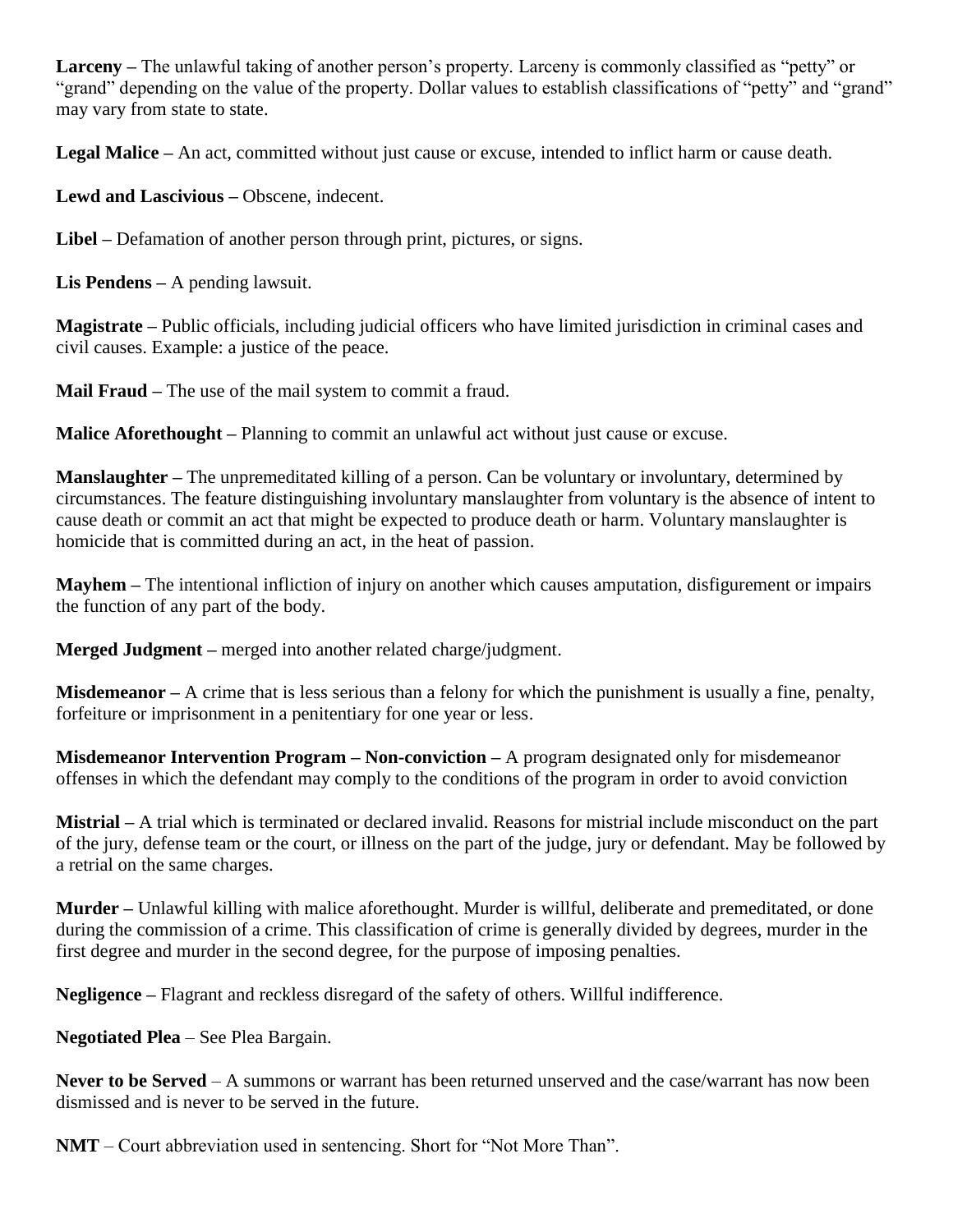**No Bill or No True Bill – Non-conviction –** The decision by a grand jury that it will not bring indictment against the accused on the basis of the allegations and evidence presented by the prosecutor.

**No Complaint or No Complaint Filed – Non-conviction –** Prosecution was declined and the subject was not indicted.

**No Contest – Conviction –** A plea in which the defendant does not contest the charge. This has the same effect as a guilty plea except the conviction cannot be used against the defendant in a civil suit.

**No File/Unfiled Disposed** – State Attorney's Office does not file on a case.

**No Information – Non-conviction –** Document indicating formal charges will not be filed by the State Attorney's Office.

**No Information Filed – Non-conviction –** Common in Florida, the abandonment or dropping of a criminal case by the State Attorney usually due to the lack of prosecution (evidence). See Nolle Pros.

**No Papered – Non-conviction –** Charges were not pursued. (This is a legal term in Washington, D.C.).

**No Probable Cause –** There was not sufficient reason to bring case to trial.

**Nolle Pros or Nolle Prosequi – Non-conviction –** Latin phrase meaning "Unwilling to prosecute." It's used by the district attorney or plaintiff when they do not wish to prosecute or proceed with the action. The defendant can be re-indicted and prosecuted again.

**Nolo Contendere** – **Conviction –** It's also referred to as a plea of no contest. In criminal trials in certain U.S. jurisdictions, it's a plea where the defendant neither admits nor disputes a charge, serving as an alternative to a pleading of guilty or not guilty. A no-contest plea has the same effect as a guilty plea, and is often offered as a part of a plea bargain. See No Contest.

**Non-Adjudication of Guilt – Non-conviction –** Same as adjudication withheld.

**Nonsuit –** A judgment ordered by the court against a plaintiff who fails to proceed to trial.

**Obtain Property under False Pretense –** A deliberate misrepresentation of the facts, as to obtain title to money or property.

**Other – Non-conviction –** Defendant is given special provisions for one year to abide by since this is a first offense. If no further violation of the same nature occurs, case is closed.

**Pander** – To provide products or services that cater to the sexual gratification of others. To entice another into prostitution.

**Parole –** To release from jail, prison or other confinement after serving part of a sentence, usually with terms and conditions provided in the parole order. Conditional release from imprisonment entitles parolee to serve remainder of term outside confines of an institution.

**Parole Violation** – An act that does not conform to the terms of parole.

**Pending** – The case has not been to trial at this time so there is no disposition to report.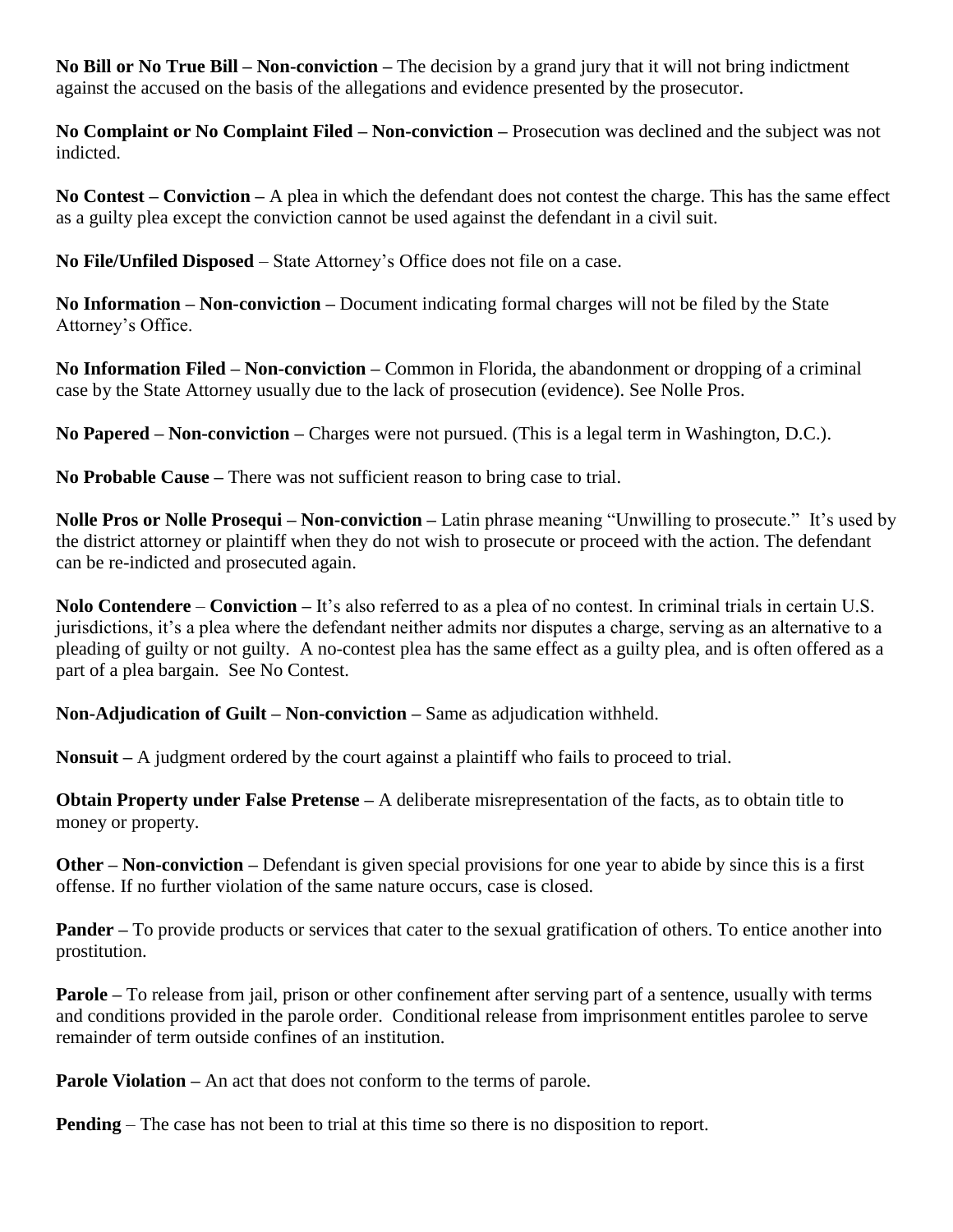**Perjury –** Intentionally making a false statement under oath.

**Plaintiff –** The party who initiates litigation. A person who seeks remedial relief for an injury of rights; it designates a complainant.

**Plea –** The defendant's formal answer to a charge.

**Plea Bargain** – A plea of guilty to a lesser offense in return for a lighter sentence.

**Plea in Abeyance – Non-conviction –** Common in Utah. Upon successful completion of the court imposed conditions, the charge(s) will be dismissed.

**Plea in Bar – Non-conviction – Upon successful completion of the court imposed conditions, a judgment will** not be entered.

**Possible Record** – A potential record requiring further research, due to the fact that it may or may not be a Strict Match with the subject, or may or may not otherwise be reportable.

**Prayer for Judgment, 1st Offense – Non-conviction –** Asking the court to give leniency. No finding of guilt by the court.

**Pre-Sentence Investigation (PSI) –** Usually conducted by a probation officer after a plea or verdict of guilt. Done before sentencing and includes information about the defendant's criminal history and personal background.

**Pre-Trial Intervention (PTI)** – An extensive background check to help determine if charges will be pressed.

**Probable Cause –** Degree of proof needed to arrest.

**Probation –** Relief of all or part of a sentence on the promise of proper conduct.

**Probation before judgment (PBJ) – Non-conviction –** Violation of probation terms may result in an entry of a conviction.

**Process Other – Non-conviction –** Defendant was not charged on this count due to being charged for another count.

**Prosecute –** To proceed against a person criminally.

**Prosecution Barred – Non-Conviction** – Prosecution is barred if the accused was formerly prosecuted for the same crime based upon the same material facts. Similar to a Nolle Pros.

**Quash –** Decline to prosecute but with the option to reopen the case. To vacate or make void as in to quash an indictment.

**Racketeering –** An organized conspiracy for the purpose of committing crimes of extortion or coercion.

**Rape –** Sex without consent. May be forcible or by intoxication, with a person who is underage and unable to give consent, or with a person with diminished mental and/or physical capabilities.

**Reckless Endangerment –** An act that does or could cause injury to another, not necessarily with intent.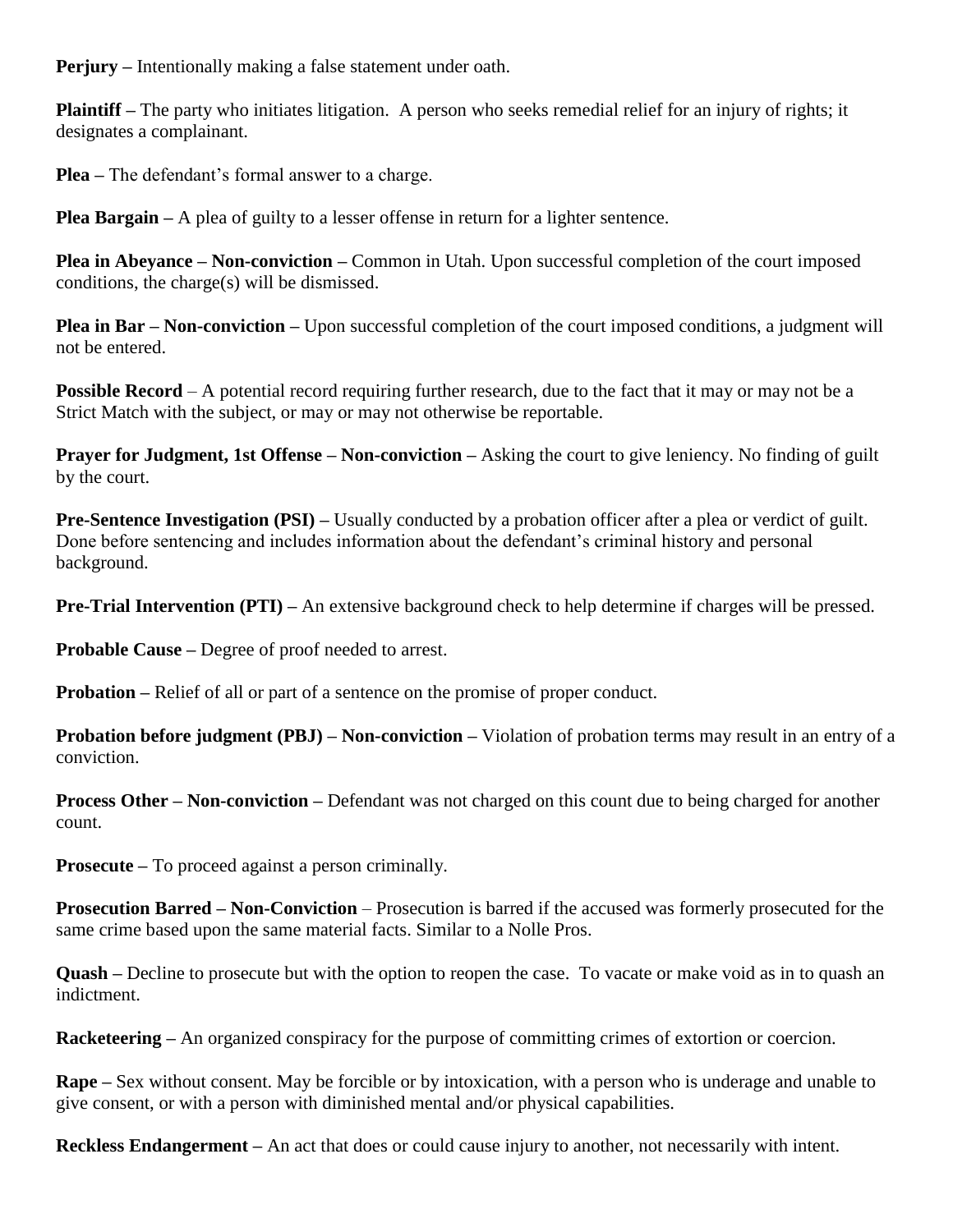**Refused – Non-conviction –** Charges were not accepted by the District Attorney's Office.

**Rejected – Non-conviction –** The case never went to trial. The state rejected the hearing of the case.

**Remand –** To return an individual to custody pending further trial, or to return a case from an appellate to a lower court for further proceedings.

**Responsible – Conviction –** The defendant is responsible for the payment of the fines or fees of the crime. Often found on traffic tickets or minor violation.

**Restitution Payment –** Payment made by a defendant to victim as reimbursement for monetary losses incurred as a result of the crime.

**Restraining Order –** An order prohibiting a specified action until such time that a hearing on an application for an injunction can be held.

**Retired (as Disposition) – Non-conviction –** The case can be brought up within the next year if the individual is arrested for anything. It is the judge's decision and only he can take action. If the individual remains "clean", then the case can be dismissed.

**Returned Un-served –** Found in North Carolina. The case has not been to trial at this time. A warrant, summons or paper from the district attorney's office was issued for delivery to the defendant to appear for trial; however, the defendant could not be located. Therefore, the case is technically pending; however, the paperwork was never served.

**Secreting Lien Property –** Hiding property that has a lien filed against it.

**Sedition** – Advocating the overthrow or reform of a government by unlawful means.

**Sentence/Judgment –** The official document of a judge's disposition (decision) of a case and sentence of a defendant.

**Serious Misdemeanor –** Having a more severe penalty than other misdemeanors.

**Set Aside** – A judge may, at his or her discretion, set aside a conviction after successful completion of sentence. The previous conviction of the charge is vacated and the charge(s) dismissed. This action will also usually restore a defendant's civil rights.

**Slander –** Defamation verbal communication. Making false and malicious statements about another.

**Solicitation –** Asking, urging or enticing.

**Status Closed –** No further action will occur on this case; cannot be reopened at later date.

**Statutory Rape** – Sexual activity by an adult with a person under the age of consent.

**Stet – Non-conviction –** Indefinite postponement of a criminal case without a factual finding, trial or admission of culpability.

**Stricken –** To eliminate or expunge.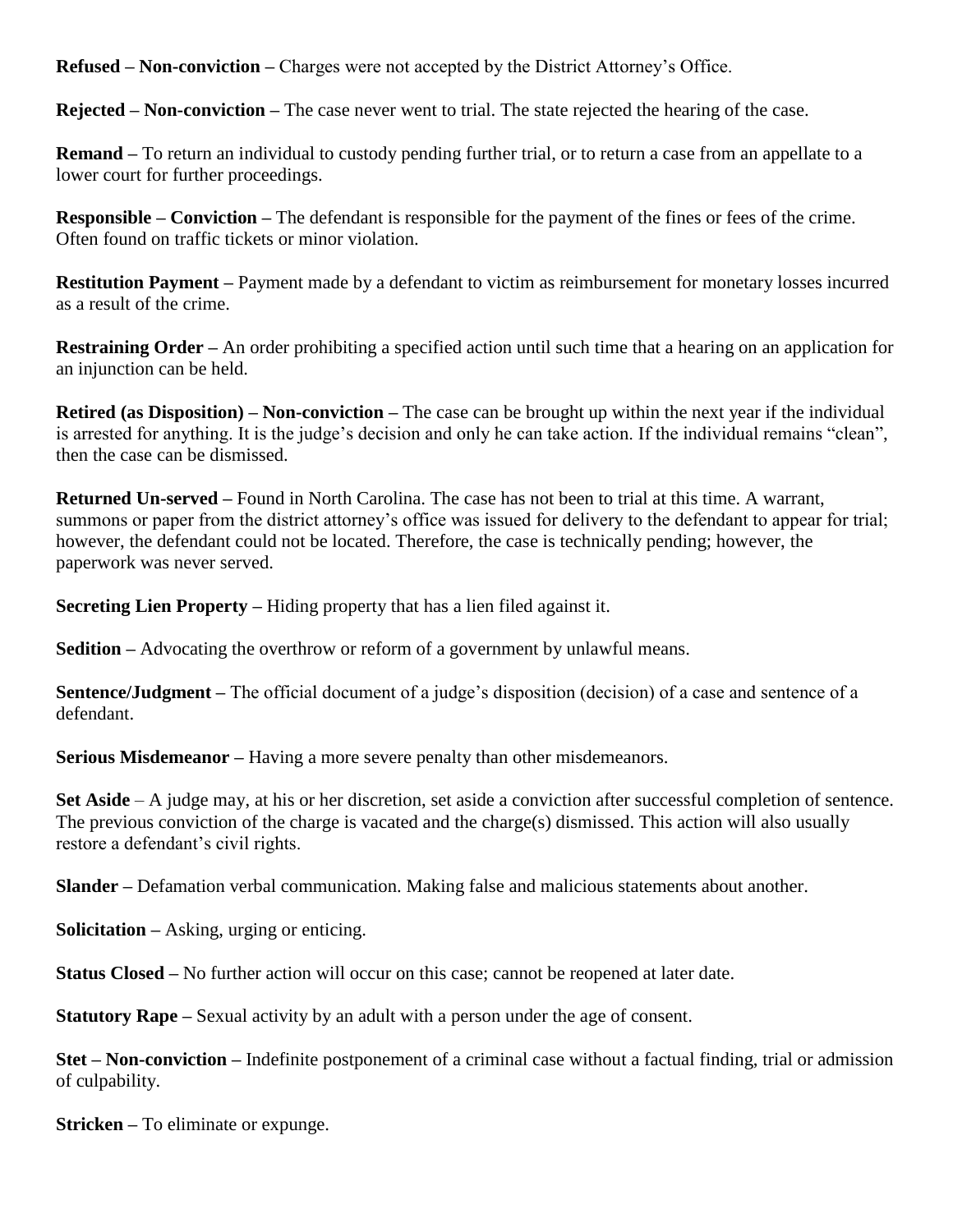**Stricken Off Leave (SOL) – Non-conviction –** Stricken from docket with leave to reinstate or dismiss; Non conviction (legal term used in Illinois).

**Summons** - In criminal law, a written order notifying an individual that he or she has been charged with an offense directing the person to appear in court to answer the charge.

**Summons Returned Unserved** – The defendant was not able to be located in order to be served the summons to appear in court. Case is still open and further attempts to serve the summons may be initiated at a later date.

**Suspended Sentence or Suspend Imposition of Sentence (SIS) – Non-conviction –** Deferment of punishment usually over a period of probation. In effect, the defendant is not required at the time sentence is imposed to serve the sentence.

**Theft of Services –** Obtaining services without consent through deception, threat, tampering, etc.

**Theft/unauthorized –** Theft by using someone else's information, credit card, check, or something similar.

**Time Served** – Actual number of days served in prison/jail.

**Truncated Files –** Destroyed or partially destroyed file. Unable to obtain any more information.

**Under the Influence of Intoxicating Liquor or Drugs –** Any condition where the nervous system, brain or muscles are impaired to an appreciable degree by an intoxicating substance.

**Unlawful Entry –** Entry without force and without permission by means of fraud or other wrongful act.

**Usury –** Charging more interest, than is permitted by law for a loan of money.

**Uttering –** To forge another's name.

**Vacate (Judgment) – Non-conviction –** To make void; to cancel.

**Vehicular Homicide –** Death of another caused by the intentional, unlawful or negligent operation of a motor vehicle.

**Venue –** The geographic area where the case or claim occurred, within which a court with jurisdiction can hear and determine a case. A change of venue, or the moving of a case from one court to another may be granted for such reasons as when the court does not think the defendant can get a fair trial in that area or for the convenience of the parties in a civil case.

**Verdict –** The formal, final decision or finding made by a jury or judge.

**Voluntary Dismissal –** The court or district attorney dismisses the charges against an individual.

**Voluntary Leave – Non-conviction / Dismissal Type** – Found in North Carolina. A special status for a case that is no longer on the active docket at the courthouse, but can be reinstated at any time by a prosecutor. Not technically a pending case, but also not a resolved / closed case.

**Waived / Waiver – Conviction –** Mainly found in the state of North Carolina and Ohio. This means the defendant has waived his/her right to trial and has pled guilty to the charges. In turn, the court accepts the plea of guilty.